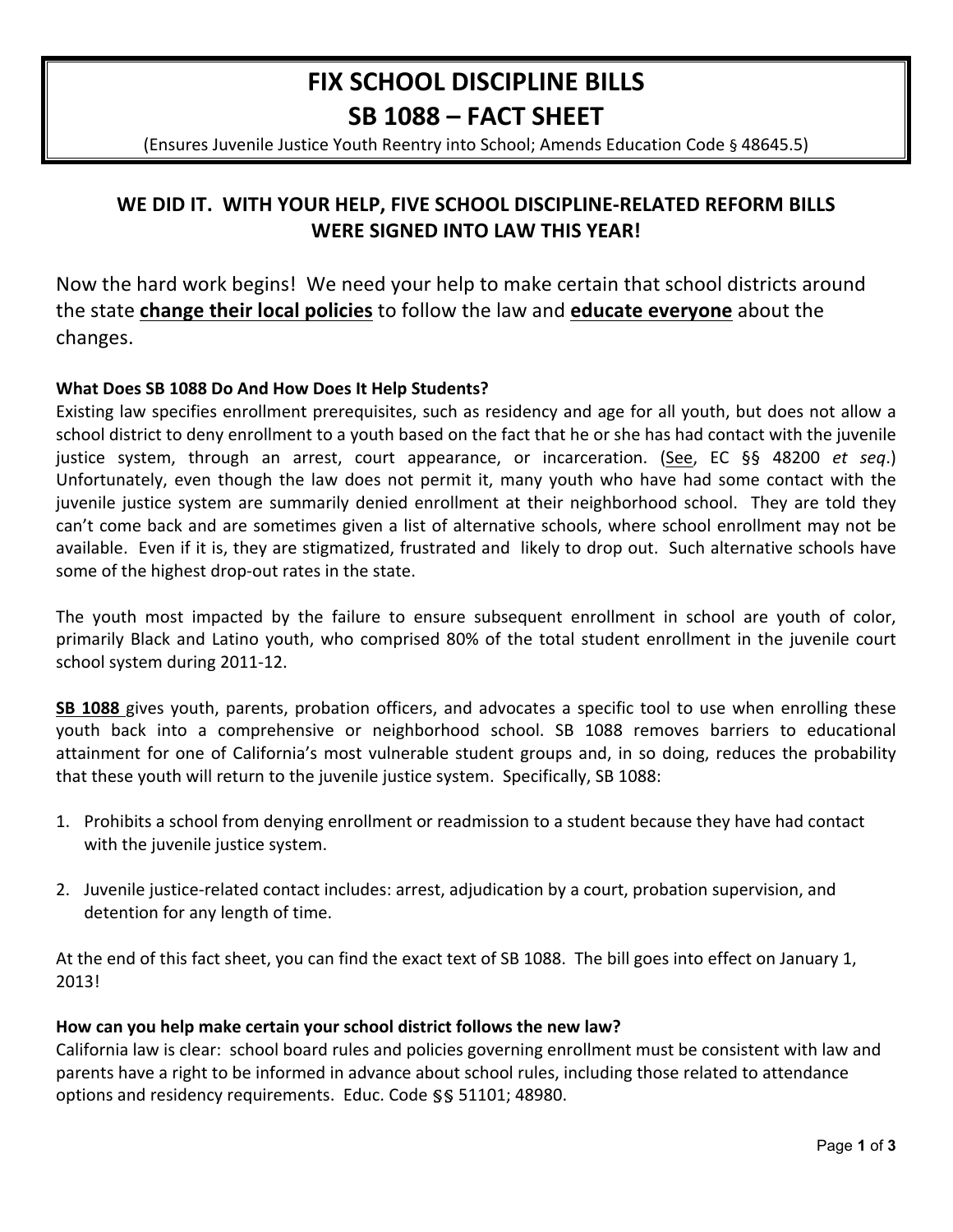When the new law takes effect on January 1, 2013, you can help make certain your school district is following it by:

- 1. Requesting a copy of the district's policies, rules, and procedures governing enrollment and **attendance.**
	- Where can you find them?
		- Parent/student handbook
		- School district's website
		- Requesting them from the Superintendent
- 2. **Checking:** Do they include the new law?
- 3. Advocating for the school district and your local school to change the policies and to educate all school personnel, parents, and students!
- 4. Meet with the Superintendent (and/or principal) and request that your school board members hold a hearing on the changes and update discipline policies. Bring other parents, students and community members who care about fixing school discipline.
- 5. **Spread the word:** Educate parents and students about these new laws.
- 6. Report any problems: If you see that students' rights are being violated or a school district refuses to follow the law, go to FixSchoolDiscipline.org and click on "I Need Help" to report any problems you see.

#### **What can I do to help?**

With support from the new law, you can advocate for the district to:

- Add a provision to its current rules or policies governing enrollment, stating that: A pupil shall not be denied enrollment or readmission solely on the basis that he or she has had contact with the juvenile justice system, including, but not limited to:
	- $(1)$  Arrest;
	- (2) Adjudication by a juvenile court;
	- (3) Formal or informal supervision by a probation officer;
	- (4) Detention for any length of time in a juvenile facility or enrollment in a juvenile court school.
- Remove any provision that conflicts or contradicts this provision.
- Educate all staff, school leaders and school board members about the policy.
- Ask the district to set up a monitoring process to ensure that these youth are able to reenroll.
- Ask the school board to hold a hearing on educational issues impacting juvenile justice youth returning to the district and what can be done to help them succeed in school once they return.
- Ask the district about the number of former juvenile justice youth currently enrolled in its alternative schools and ask that these youth be provided with the opportunity to transfer to a comprehensive school.
- Do outreach to youth leaders, parent groups, community based programs for at risk youth, Public Defenders, Juvenile Probation and people attending juvenile court informing them about the new law and the rights of these youth.